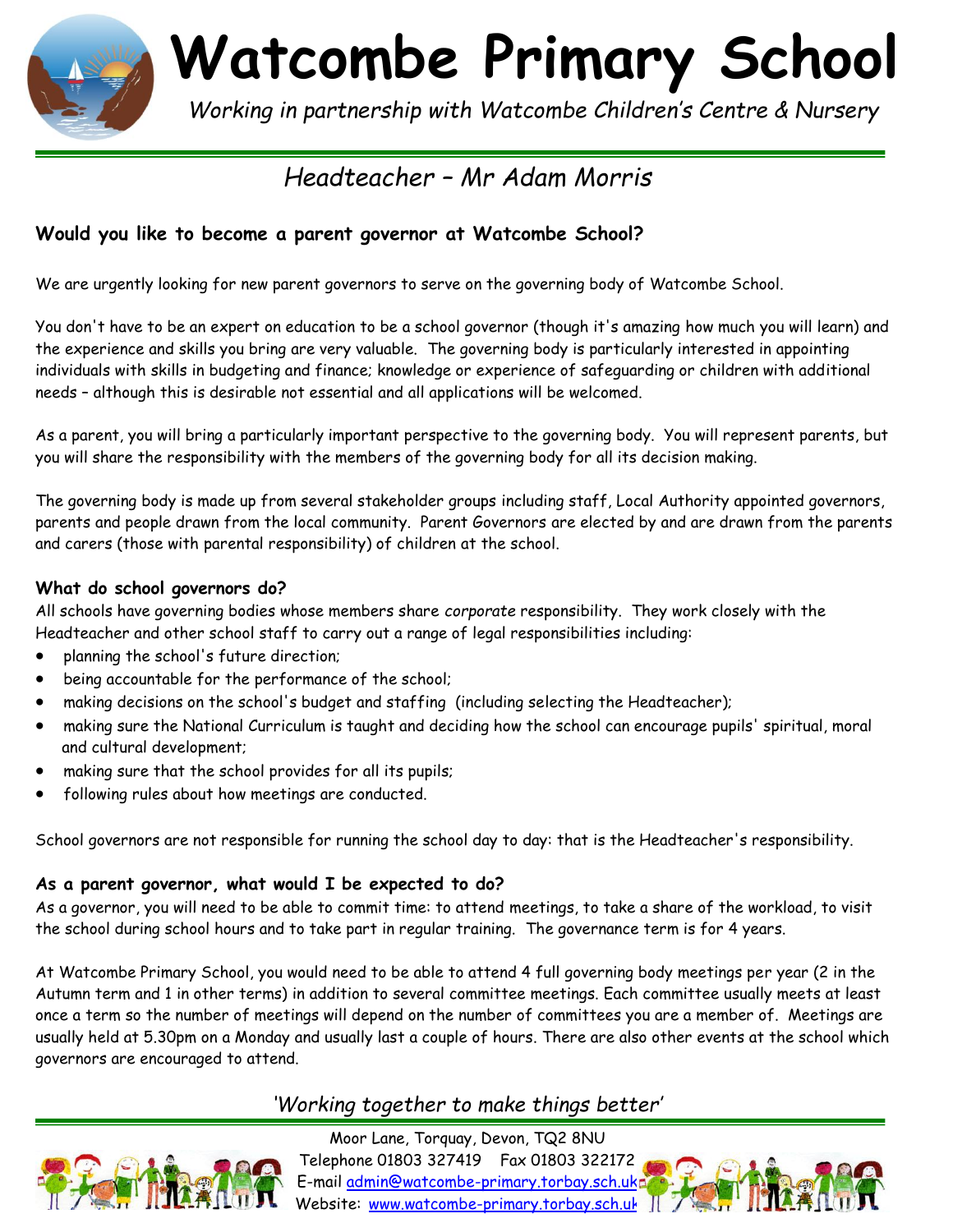

**Watcombe Primary School**

 *Working in partnership with Watcombe Children's Centre & Nursery*

# *Headteacher – Mr Adam Morris*

## **I'm still interested – what should I do next?**

If you are interested or would like to find out more, why not contact:

- the Headteacher, Mr Morris
- the chair of governors, Fiona Prior [\(cog@watcombe-primary.torbay.sch.uk](mailto:cog@watcombe-primary.torbay.sch.uk) or via the school office) or
- the clerk to the governing body, Amy Fleet [\(clerk@watcombe-primary.torbay.sch.uk\)](mailto:clerk@watcombe-primary.torbay.sch.uk)

They will be delighted to hear from you and will be very willing to give you any information you need and answer any questions so you get a realistic picture of what will be expected.

Successful candidates will be required to complete a child protection check and a declaration that they are eligible to serve as a governor. (Some of the grounds for ineligibility include bankruptcy, being removed by the Charity Commissioners as a charity trustee, being sentenced to custodial sentences of certain duration, being on the list of people barred from working with children and being disqualified for non-attendance.) The governing body may also request proof of identity and proof of address for any governor who is elected and is not a member of staff.

#### **How to nominate yourself**

If you would like to put your name forward, your nomination must be supported by two parents of pupils currently at the school (not including anyone to whom you are closely related). Their signatures, names and addresses must be on the nomination form.

You should use the space provided on the form to write a brief personal statement (100 words maximum) to support your nomination.

If the number of nominations is the same as, or less than, the number of vacancies, all candidates will be elected unopposed. If there are more nominations than vacancies, an election will take place. The statements of all candidates will be typed in a standard format and circulated to all parents with ballot papers.

**If you would like to take the opportunity to put yourself forward as a candidate, you should complete the nomination form available from the school office and return it to me at the school by Friday 12 th July 19. If it is necessary for there to be an election, I will contact you to let you know about the arrangements.** 

Yours sincerely,

Fiona Prior Chair of Governors

*'Working together to make things better'*



Moor Lane, Torquay, Devon, TQ2 8NU Telephone 01803 327419 Fax 01803 322172 E-mail [admin@watcombe-primary.torbay.sch.uk](mailto:admin@watcombe-primary.torbay.sch.uk)  Website: [www.watcombe-primary.torbay.sch.uk](http://www.watcombe-primary.torbay.sch.uk/)